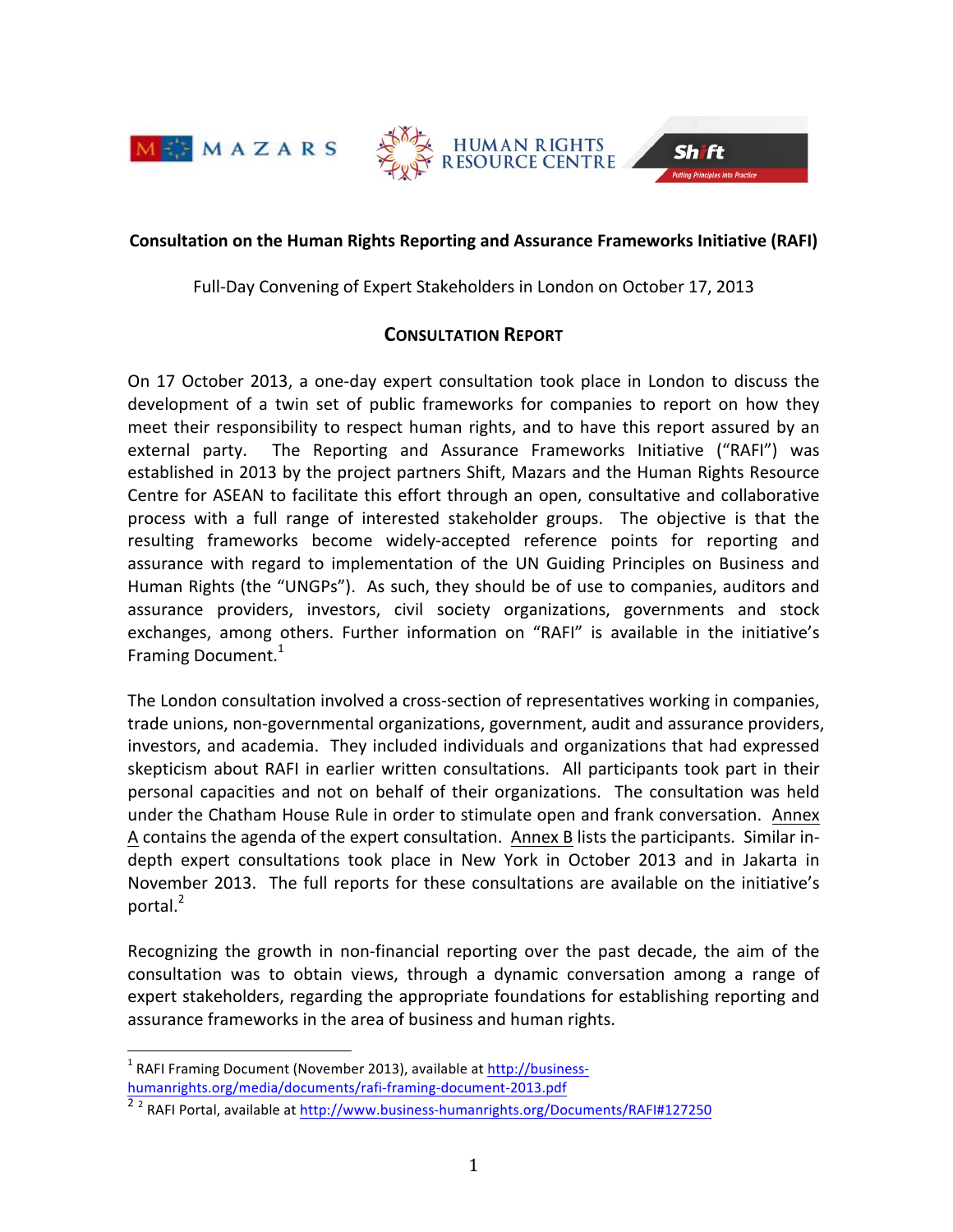The consultation was divided into six sessions. An introductory session to hear from stakeholders the opportunities and challenges they see for the project was followed by four substantive sessions to discuss (a) the project's general proposition to develop the frameworks, its context and its potential to add value; (b) the question of materiality in the context of human rights reporting;  $(c)$  the balance to be struck between reporting on processes and reporting on outcomes or "actual impacts"; and (d) the question of assurance of these reports, lessons from other forms of assurance and issues of competence to provide assurance in the human rights arena. The final session provided an opportunity to revisit additional issues that had arisen during discussions but warranted further attention.

### **Identifying Opportunities and Challenges**

In the opening session, participants were invited to share their initial perspectives on the key opportunities and challenges for RAFI. It was recognized that some opportunities also contained potential challenges, and challenges may also reflect opportunities.

## **OPPORTUNITIES:**

- 1. Deeper understanding of the UN Guiding Principles: RAFI could help companies put the UNGPs, including effective human rights due diligence, into practice, with robust guidance for how they can account for their handling of human rights impacts. This was seen as an opportunity to re-vitalize existing processes, and to refocus companies on the application of the UNGPs.
- 2. Development of frameworks through a multi-stakeholder process: Some saw RAFI as an opportunity to bring different stakeholders together to have a broad, multi-stakeholder conversation on good reporting, where it was felt some multistakeholder initiatives may be used more for protection than for meaningful action.
- 3. **Right timing:** Some reflected that the timing for this initiative is good and can build on the momentum that the UNGPs provide, interface with governments' National Action Plans to implement the UNGPs, and respond to the recent increase in regulatory and stock exchange requirements with regard to human rights reporting.
- 4. **Potential for high impact:** RAFI presents an opportunity to change business behavior by helping companies better understand what is expected of business, and what information to report on. As one participant noted, "this initiative can provide a foundation block for building sustainable companies."
- 5. **Reduced complexity:** It was suggested that this initiative can bring further clarity to the human rights reporting space, through the creation of one overarching reporting framework to be used globally by all companies seeking to report on human rights.
- 6. **Credibility through assurance:** Some felt that external assurance, done well, can provide further credibility to the information provided in company reports.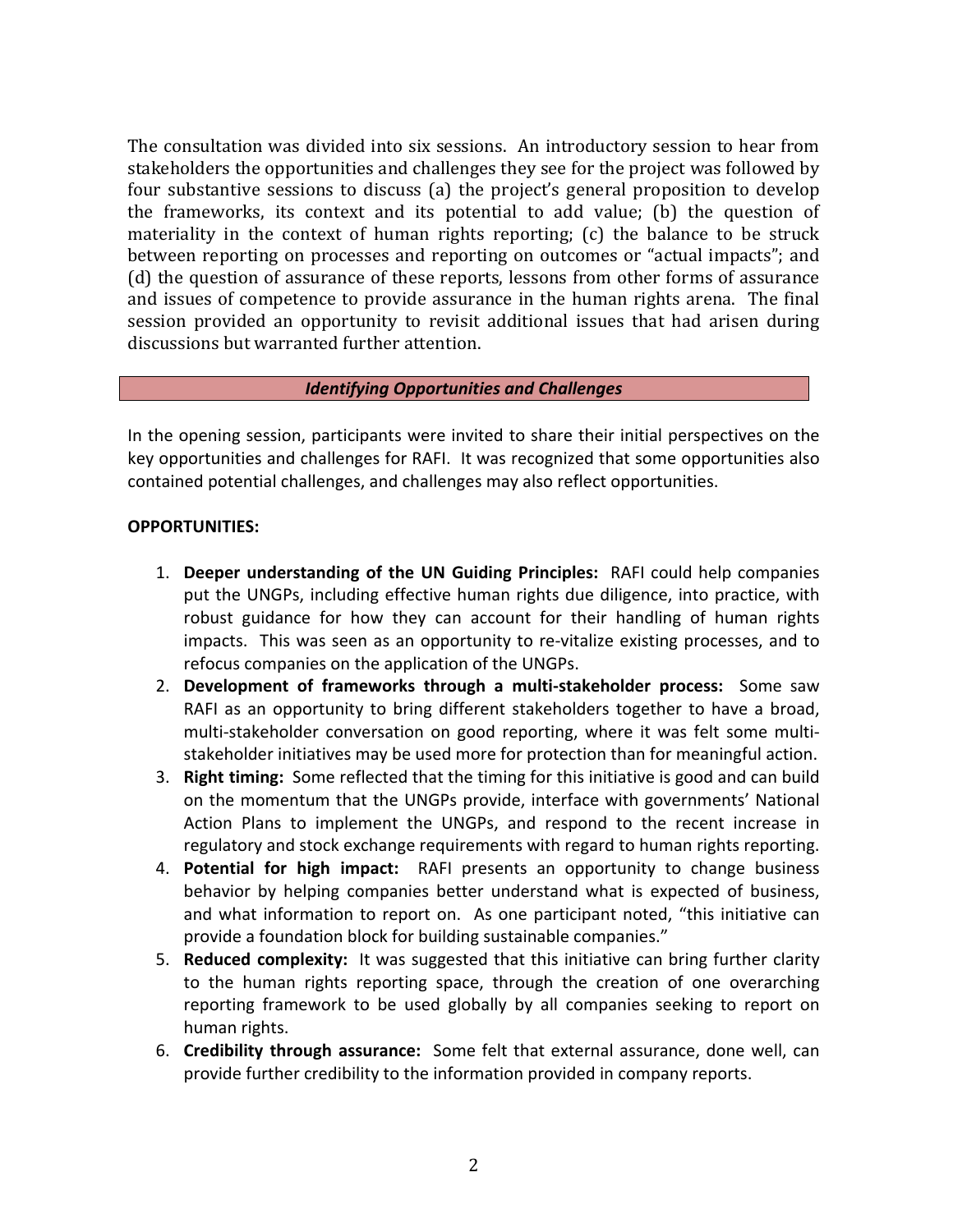# **CHALLENGES:**

- 1. **Relationship with other reporting initiatives**: It was underlined that RAFI needs to complement other existing reporting frameworks so as to avoid increasing complexity in the reporting space. In addition, some participants noted a risk that in entering an already crowded reporting field, RAFI might displace energy from existing initiatives that are working well.
- 2. Audience for human rights reports: It should be clear who the audience of human rights reporting would be: shareholders or a broader range of stakeholders. This in turn will have an impact on how materiality is defined.
- 3. **Purpose of human rights reporting**: It should be clear whether the purpose is to (1) help companies implement the UNGPs, (2) enable companies to account for how they are implementing the UNGPs, or (3) help third parties hold companies to account for their human rights performance. As one participant noted, the project is "walking a tight rope for buy-in by both companies and civil society organizations."
- 4. **Ensuring feasibility for companies:** The reporting framework needs to be understandable and feasible for companies, with an appropriate balance of qualitative and quantitative information, and with reporting indicators that work for all sectors.
- 5. **Ensuring meaningful information for stakeholders:** At the same time, the reporting framework needs to ensure that companies provide information that is meaningful for stakeholders. There are limits to self-reporting, and these reports  $$ whether assured or not - may not be satisfactory to stakeholders. The reporting framework should not lead to a tick-box exercise, and should give sufficient detail, without too much detail.
- 6. **Company demand:** Some participants questioned whether there was demand for this type of reporting and assurance from companies; others asked how one could create such demand.
- 7. **Development process:** The process for the development of RAFI needs to be sufficiently broad and appropriately structured to ensure that the frameworks can carry legitimacy.
- 8. **Broader risks:** Some saw a risk of jeopardizing the consensus around the UN Guiding Principles by "running too far too fast" or losing focus on the other two pillars of the 'Protect, Respect and Remedy' framework. A further perceived risk was that the compilation of human rights reports might lure companies into complacency.

Each of the following four sections reflects discussions during the substantive sessions of the workshop. The boxes at the start of each section summarize the project team's initial overview of some foundational issues and questions, as well as key feedback previously received from stakeholders. The remainder of each section aims to capture in broad terms the main points made during discussions. Where views diverge, the report does not seek to draw conclusions, but merely to convey the debate.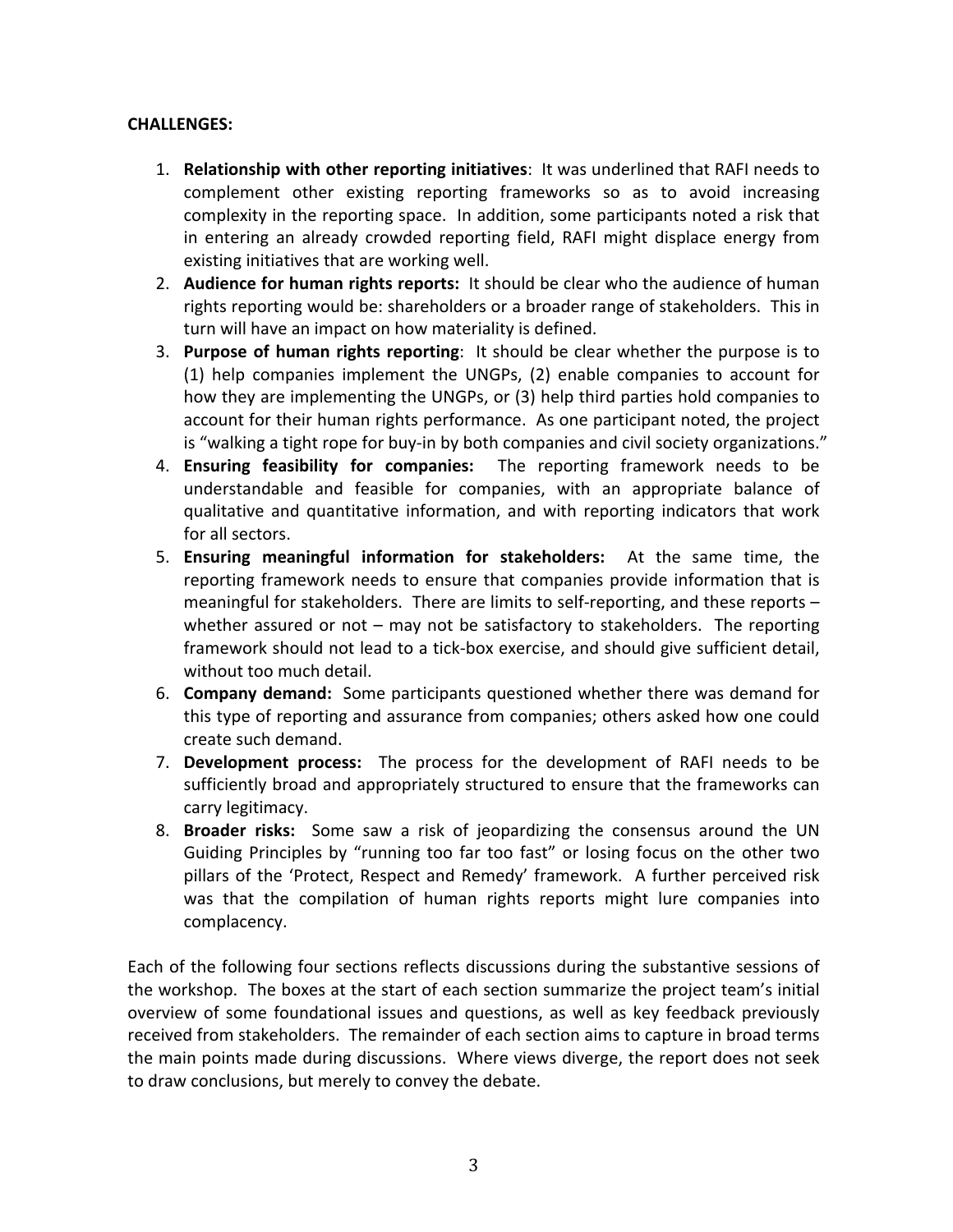### *Critical issue #1: The Project Proposition*

### *Overview from RAFI project team on the project proposition:*

Despite growing requirements and calls for reporting on human rights with reference to the UNGPs, no holistic framework yet exists to define what good reporting would look *like* with regard to the corporate Responsibility to Respect. RAFI aims to fill this gap. In doing so, RAFI's objective is to protect the clarity and convergence provided by the UNGPs, while still allowing for an evolving understanding of their application in different sectors/areas. RAFI also aims to ensure that the frameworks developed will have broad buy-in; will be freely available, widely used and referenced; and can ultimately be owned by independent organizations that can provide for their oversight and evolution over time.

The initiative now refers to reporting and assurance **frameworks**, rather than reporting and assurance standards. This change responds to feedback from stakeholders who were *concerned about the binding and "tick-box" connotation of the term 'standards'. The reporting framework would not necessarily imply a separate human rights report. It is much* more likely to be used for reporting on human rights within an annual or *sustainability report. The aim is that a human rights reporting framework should be both viable for companies and meaningful for stakeholders.* 

*In* the lead up to these expert consultations, the project team received feedback on its discussion paper regarding the need for frameworks to dovetail with other reporting *initiatives, such as the Global Reporting Initiative ("GRI")* and the work of the *International Integrated Reporting Council* ("IIRC"). The project team is pleased to have *representatives from GRI and the IIRC on RAFI's Eminent Persons Group that oversees the* project, and will continue to work with these organizations, and others, to ensure RAFI dovetails with them to the greatest extent possible

Feedback from stakeholders has also highlighted the importance of building on other business and human rights initiatives that are developing indicators and assurance processes, including those developed under the Global Network Initiative and the OECD's Due Diligence Guidance for Responsible Supply Chains of Minerals from Conflict-Affected and High-Risk Areas, as well as ongoing work on the Voluntary Principles on Security and Human Rights. Additionally, the project team will seek to learn from the strengths and *weaknesses* of *existing assurance and audit approaches, including in the financial,* sustainability, and social auditing fields - including limitations on the transferability of *these approaches to the human rights arena.*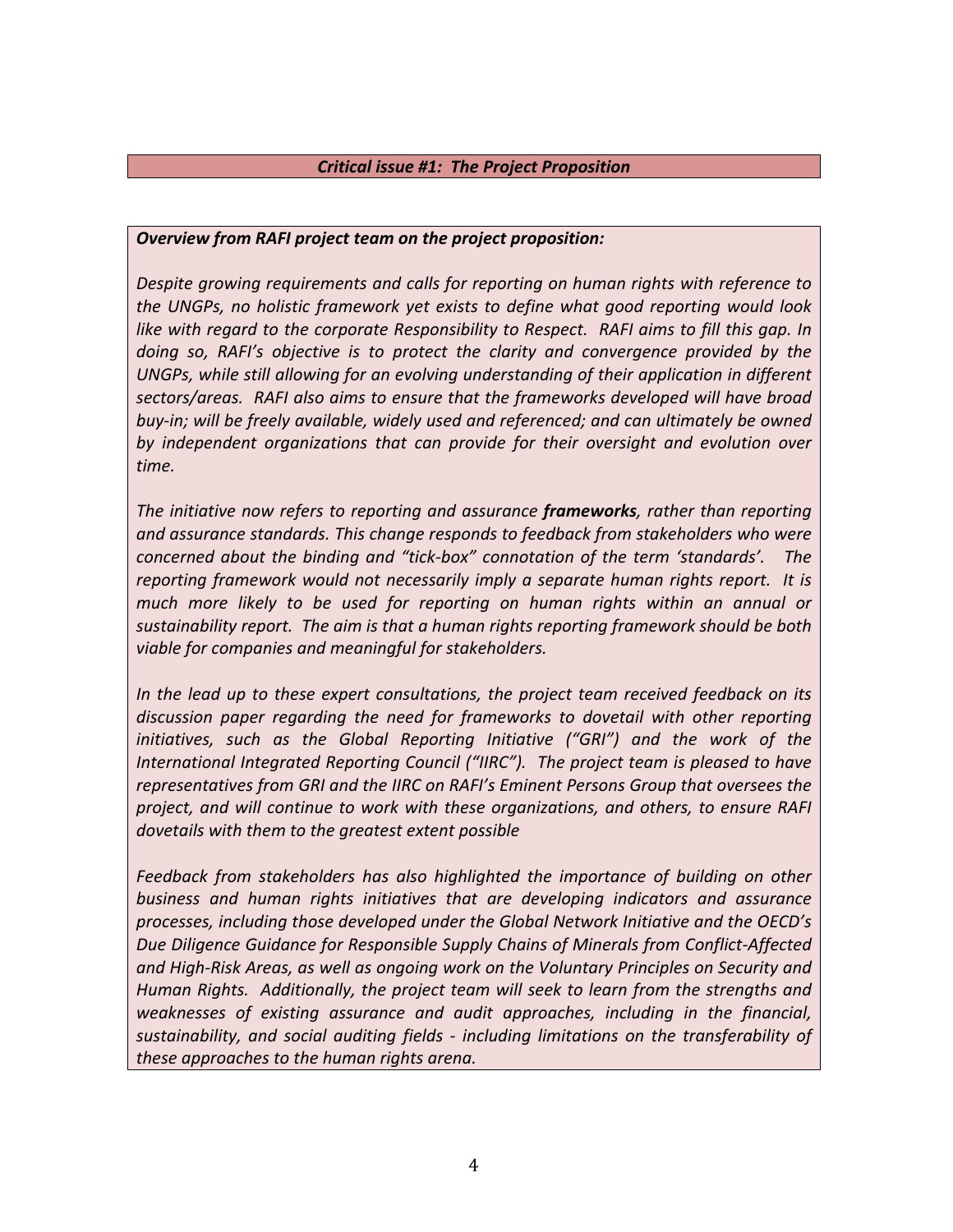*The shift in terminology from "standards" to "frameworks" is helpful.* **This initiative is** about how to create meaningful reporting, and the terminology of 'standards' had raised red flags for some. The use of the term 'framework', or 'guidance' was welcomed by various participants.

**These frameworks should be developed through an inclusive and transparent process** with multiple supporters from a wide range of stakeholder groups. This point was underlined as critical to the development of a free public good that aims to be accepted by companies, civil society organizations, and governments. Knowledge and legitimacy is needed for the development of these frameworks, and this can only be achieved through a multi-stakeholder process. It was noted that RAFI can draw upon best practice in the development of similar frameworks in this regard.

*The connection to political/regulatory processes is relevant.* For some participants, the ultimate interest was in the development of a framework that could be taken up in regulatory contexts. This was where they saw potential for the project to add value, not least in light of increasing regulatory and stock exchange requirements for reporting on human rights. The frameworks could become the accepted guidance in this area, with authorities recommending or requiring its use. Some noted that this underlined a need for a more political, less 'technical' process for the frameworks' development. One participant noted that while the lack of a political process may have some weaknesses, it may also be a strength by fostering creative thinking.

**Participants debated how structured the decision-making process should be.** One participant proposed that a rules-based process, with clear decision-making structures, is necessary to provide the project with legitimacy. Another noted that formal multistakeholder constructs with votes may also not lead to the necessary buy-in, and that broader multi-stakeholder discussions may be needed. Another noted that the ISO 26000 formalized process had drawbacks for the resulting product, and suggested that the less formal but broadly consultative process to develop the UNGPs was more nimble and led to a better product. Another participant noted that projects such as the Voluntary Principles on Security and Human Rights and Red Flags were initiated by a small number of companies, civil society organizations and governments, and that this number then expanded over time. Yet another pointed to the underlying need for buy-in by governments and the human rights community, and remarked that both some rules-based processes and some less structured processes have worked well in the past  $-$  the key would lie in the products that resulted and the extent of buy-in they carried.

It is important that those contributing to this process be sure they can use the *frameworks at the end, free of charge.* A number of participants expressed concern that while extensive stakeholder time and resources went into the development of ISO 26000, it ultimately was not a freely available public good, and noted that RAFI should not fall into this trap. The project team reaffirmed that the products would be public goods and freely accessible.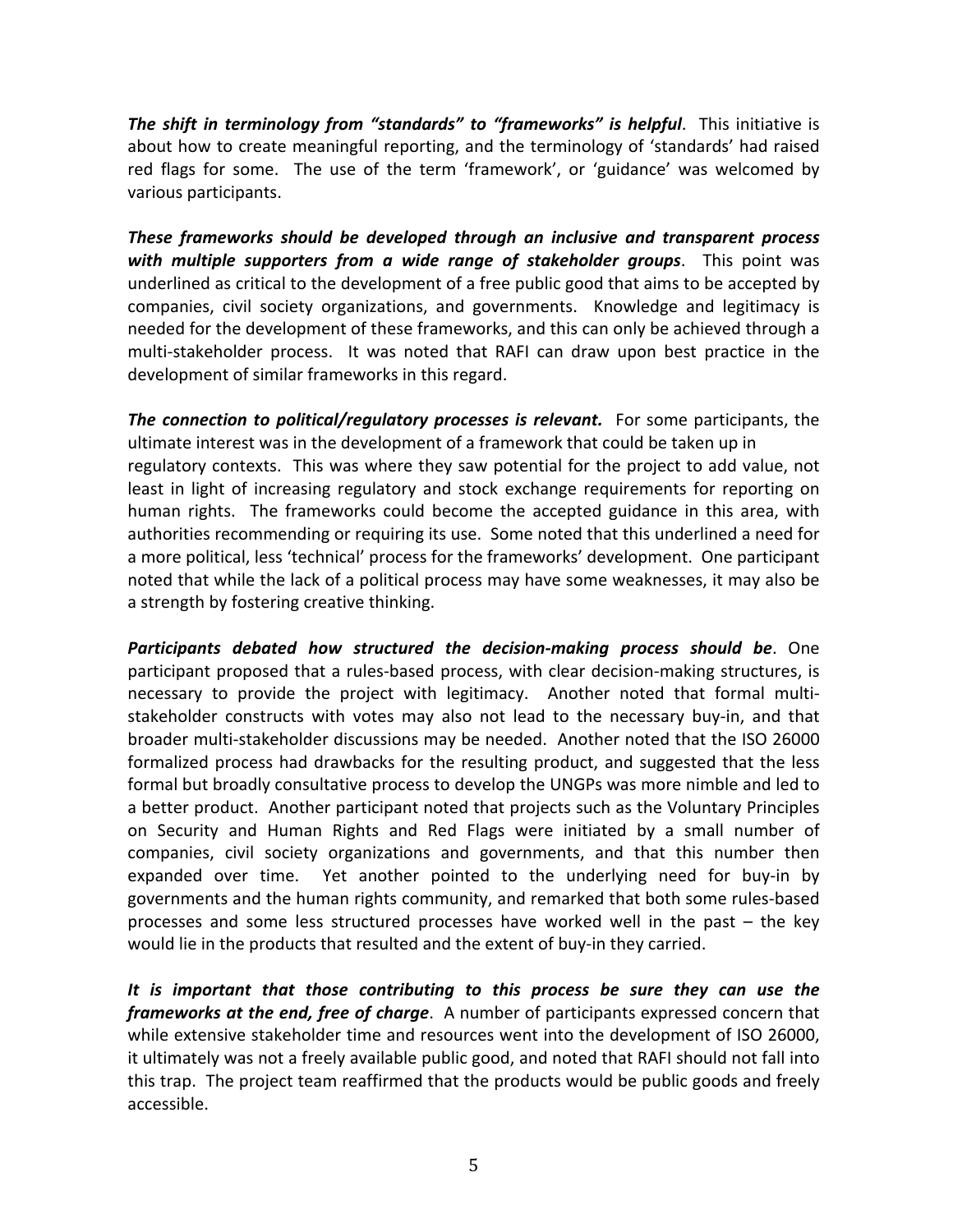*RAFI* can help guide companies with regard to the processes that they can put in place to *align themselves with the UNGPs*. Participants noted that as budgets get constrained within companies, the focus is placed on what companies have to do, rather than what they can do. It was suggested that RAFI can help tip the balance back towards building sustainable businesses by providing clarity on what kinds of policies and processes are expected of them.

It should be clear who the users of the frameworks will be. It was suggested that further thought be given to who will use the frameworks. For instance, would they only be used by leading companies or by companies that are starting out on their human rights journey? Would they be used only by large companies, or also by small and medium enterprises? This might affect their content and focus.

**The project should not be led by the interests of the** *auditor industry***. Individuals from** within and outside the industry confirmed that this would risk letting the "tail wag the dog" and may lead to easy metrics that don't convey much useful information. It was also noted that existing skills and knowledge sets within the auditing industry may not be the predominant ones needed for assurance in this field.

**Participants highlighted other initiatives with which RAFI should liaise.** Various participants welcomed the collaboration with existing reporting initiatives and highlighted potential learning also from the Carbon Disclosure Project and the Access to Medicines Index. These initiatives are led by investors, and formulate questions that companies should be able to answer with a mix of narrative information and data.

# *Critical issue #2: Materiality with a Human Rights Lens*

## **Overview from RAFI project team on materiality with a human rights lens:**

The UN Guiding Principles focus on risks to rights-holders, and the importance of taking into account the perspectives of those who may be directly affected by companies' *actions. This approach must inform any discussion of materiality with regard to human*  rights reporting, albeit the concept of materiality is rooted in an investor-facing analysis. GRI broadens the definition, by noting that materiality includes those areas that reflect *the company's significant economic, environmental and social impacts or substantively influence the assessments and decisions of stakeholders. At the same time, there may be* other words and concepts ('salience', 'significance', 'importance') that have a place *alongside materiality in this discussion.* 

*To* date, the project team has heard feedback from various stakeholders in relation to *the issue of materiality.* On the one hand, companies are concerned that they need to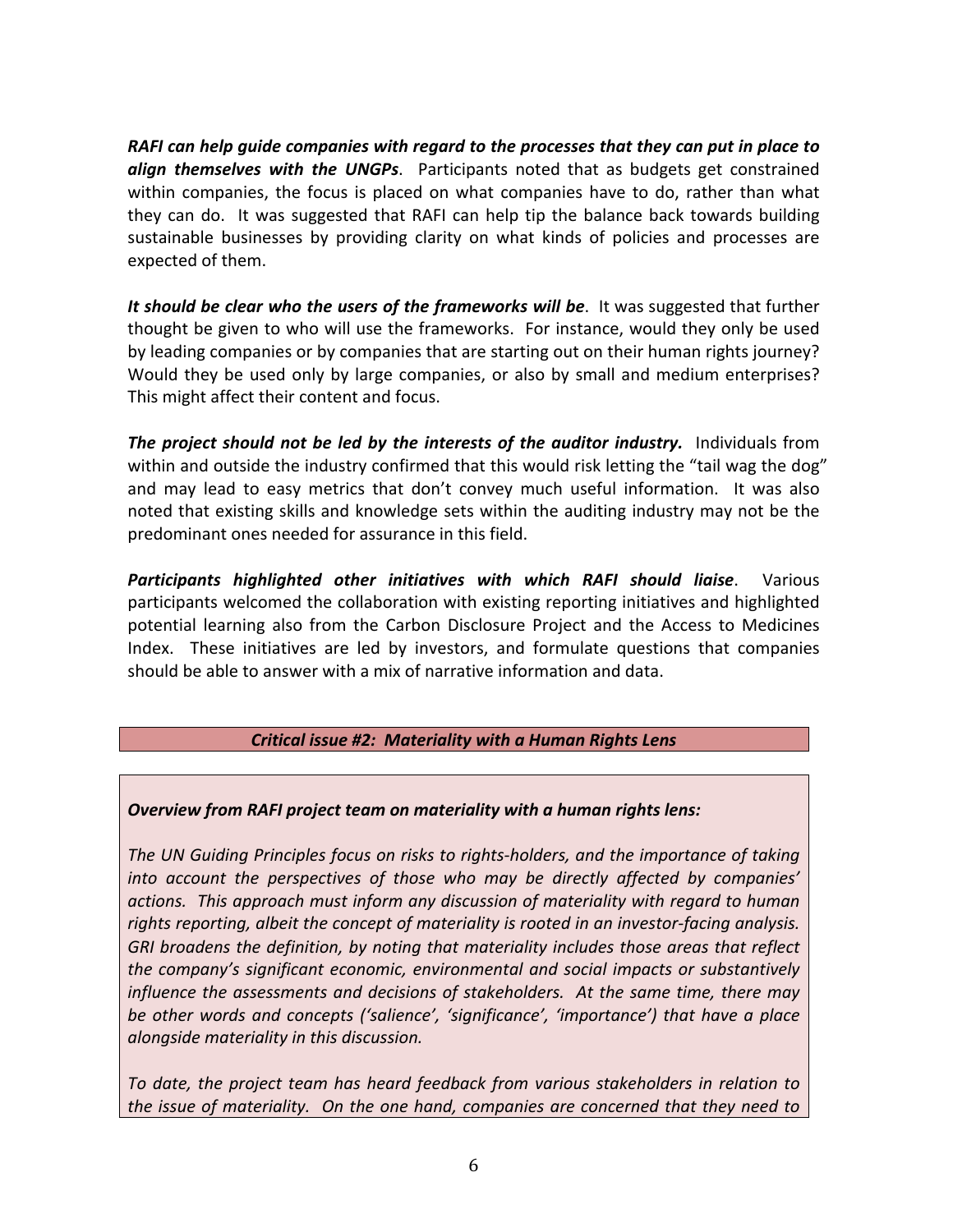*focus* reporting on relevant parts of their business activities if it is not to become *overwhelming.* On the other hand, civil society organizations are concerned that *companies may selectively focus on those parts of their business that it is easiest to* discuss or where they can showcase successes, rather than focusing where the greatest *risks* to human rights exist.

*During* a workshop that Shift facilitated as part of the UN Working Group's Latin *American and Caribbean regional consultation in Medellin, many stakeholders shared the view that RAFI should ensure companies report on areas of business operations with the greatest risk to human rights, and/or on the most salient risks to affected*  stakeholders.

*Materiality should reflect a human rights perspective:* The majority of the participants took the view that for human rights reporting, what is material is the impact or potential impact on right-holders, many of whom have no interest in the success of the company. Therefore, in human rights reporting, materiality cannot be limited to implications for the company, but should be based on implications for those whose human rights are, or may be, adversely affected.

It may not be necessary or helpful to get caught up in definitions of materiality. It was noted that if a company cannot articulate how it manages its risks to human rights, it has no idea whether there are risks that would rise to the level of "materiality", however that is defined. Therefore any company needs to conduct human rights due diligence to understand its human rights risks. This suggested that RAFI should avoid getting caught up in definitions of materiality and instead focus on creating an approach for companies to report on their human rights due diligence processes.

**Information beyond narrow definitions of "materiality" are still relevant to shareholders.** It was highlighted that from an investor perspective, information may be seen as important even where it is not deemed material in the narrowest sense of the word. In particular, it will always be important for investors to know that a company has adequate processes in place to pick up on its risk of involvement with adverse human rights impacts and to address these risks.

*Focusing reporting on high-risk areas of a company's operations can be legitimate, if defined in terms of risk to human rights.* At the same time, it was seen as important that the company not miss a key issue in a less high-risk geographic area. A framework may need to allow for these issues to be covered as well. It was suggested that assessments of high-risk areas/issues should also reflect cumulative impacts: impacts that may not be severe alone but which become significant in combination with other impacts. One participant noted that it might be sensitive for companies to suggest that certain countries constitute a "high-risk context".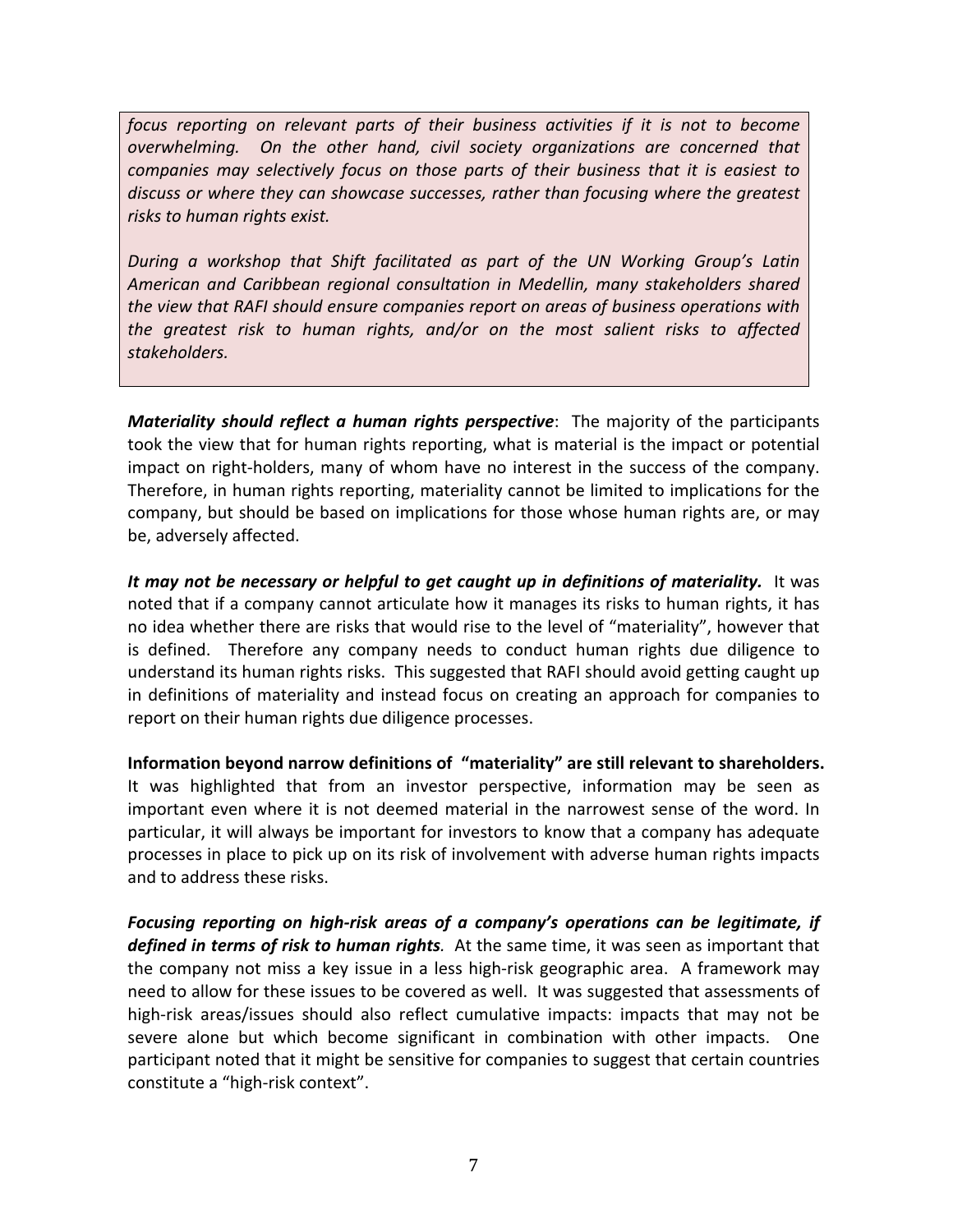Focusing reporting on the most salient human rights issues across all company **operations is another possible approach.** It was noted that there are some issues that would appear most salient at the headquarters level, but might look very different at the site level. There may therefore be a risk of very high-level, aggregated reporting that is less relevant to local communities and workers in specific contexts. However, some participants were concerned that very specific criteria for what companies should report would not reflect the realities of different companies and contexts. One participant noted the need not to over-complicate the issue. The point was for companies to make clear that they understand the key risks to human rights and explain what they are doing to address them.

**A "disclose and explain" rule might be useful, allowing companies to choose transparently which type of filter to apply to their reporting.** Some felt this would enable the kind of flexibility needed by companies in very different sectors and situations, while ensuring that the reasoning behind the selection of focal issues is transparent and reflects risk to human rights. One participant noted that this type of reporting will not necessarily allow for comparability across different companies' performance.

## *Critical issue #3: Balancing Attention to Forward-looking Process with Actual Impacts*

**Overview from RAFI project team on balancing attention to forward-looking process** *with actual impacts:*

The objective of the UN Guiding Principles is to drive positive human rights outcomes: that is, reduced impacts on individuals' human rights. To meet this objective, the second pillar of the Guiding Principles focuses on processes for assessing and addressing human rights risks, including processes for remediating actual impacts. A reporting framework *that* is based on the UN Guiding Principles would logically put weight on the *effectiveness of such processes.* At the same time, information on how actual impacts *are handled can be a key indicator of effectiveness. Moreover, while companies may be constrained from disclosing some impacts, assurance processes can still review these as part of assessing the effectiveness of a company's processes.* 

*In* feedback to the project team, many civil society actors have shared concerns that a *focus* on process may be used to avoid disclosure of actual impacts, which they believe *should* be a significant component of reporting. Companies have shared concerns that *they have real limitations for reporting on impacts, including legal liability implications.* Some investors have indicated that a forward-looking focus on risk may be more *meaningful* than a dominant focus on previous performance, which is not always the best indicator of future performance.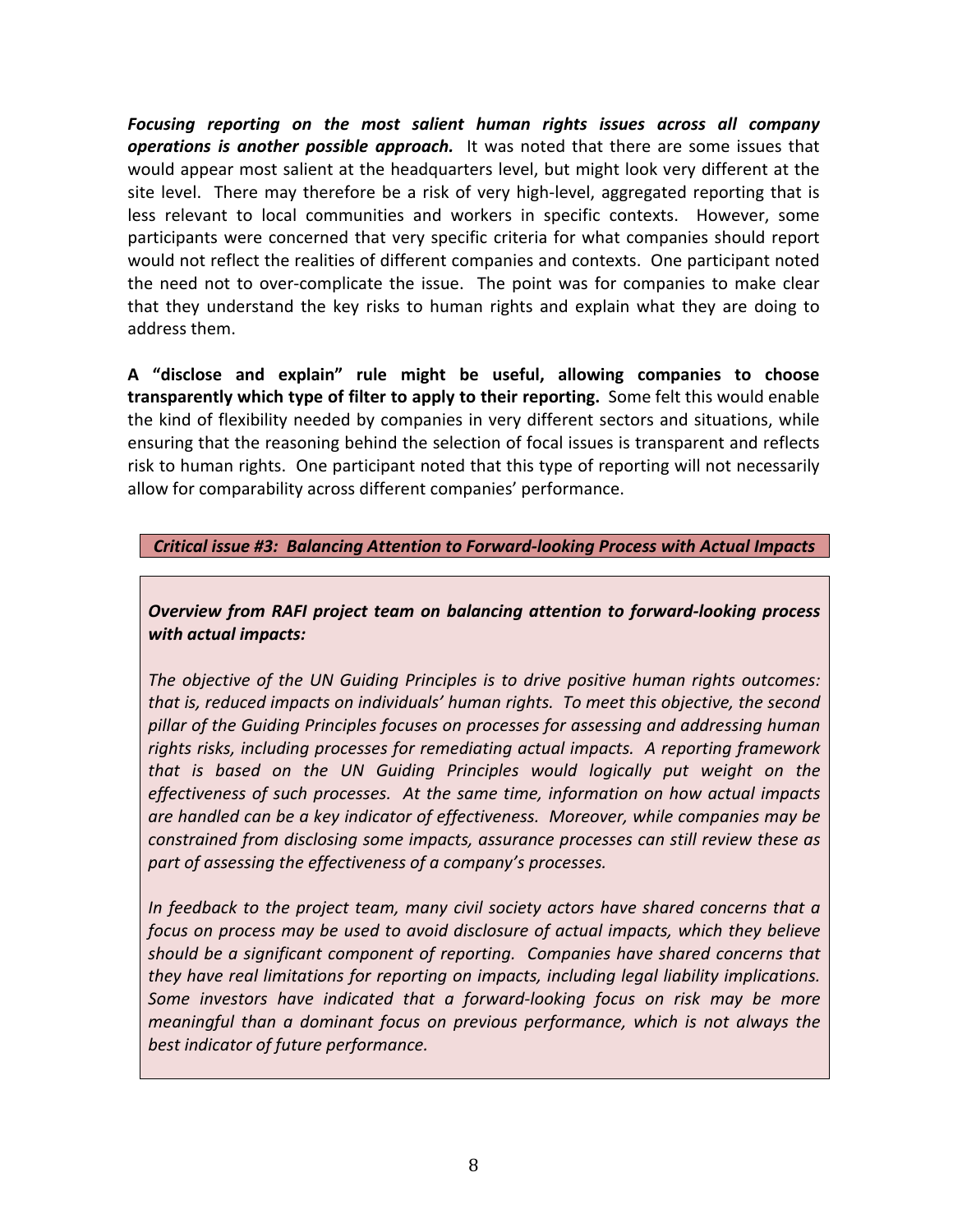**There may be important benefits to disclosing actual impacts.** One participant noted that impacts should be reported as they are key to assessing a company's due diligence process. In addition, there are some powerful precursors of impacts, such as the handing over of workers' identity cards, which could be reported on. Another participant noted that although companies' legal departments tend to be a barrier to disclosing actual impacts, in practice their worst fears have not materialized when such information has been disclosed. It was suggested that in practice it can be more harmful for the company not to disclose an impact that is subsequently discovered.

*Reporting* on actual human rights impacts is not straightforward, nor always valuable. One participant noted that it is often difficult to know whether an event rises to the level of an adverse human rights impact. Some others underlined the need to understand context and process in order to assess impacts and responsibilities. Another noted that companies think in more integrated ways across health and safety, environmental, social and human rights issues. One civil society participant remarked that it was not feasible to expect a company to report on illegal issues such as incidents of child labor. Instead you could ask them to say how their actions might contribute to or mitigate those kinds of outcomes. Put one way, "reporting on due diligence leads to improved due diligence; reporting on impacts leads to lying".

*Reporting* on due diligence may be a way to combine disclosure on both processes and **some outcomes.** It was noted that some companies are accustomed to being asked to report publicly on their due diligence processes, for instance with the Foreign Corrupt Practices Act and the sourcing of conflict minerals in the United States. This could also be the opportunity for companies to report on key results of their human rights impact assessment processes. One suggestion was that reporting could span three tiers from global policies and practices, to outcomes in sample operations (appropriately selected), to some more in-depth case studies in high-risk contexts.

**There is value in reporting on processes to manage human rights risks.** Process was seen by many as an important indicator of future performance. It was noted that it may be difficult to understand information on actual impacts in a vacuum, without knowing the company's processes. For instance, a high number of grievances about an issue may reflect a newly-improved grievance mechanism, enabling people to raise concerns for the first time, or it may reflect a long-standing failure to address repeat complaints. One participant in particular emphasized the dynamism of companies' activities, reinforcing the importance of attention to on-going processes that address evolving risks.

# A number of factors will need to be balanced in reflecting both processes and impacts *appropriately in the reporting framework:*

• It will be crucial for a company to report on the human rights due diligence **processes** it has in place to identify, prevent, mitigate and account for how it addresses its impacts on human rights. Some of these processes may be selfstanding, while others may be an integral part of other company processes.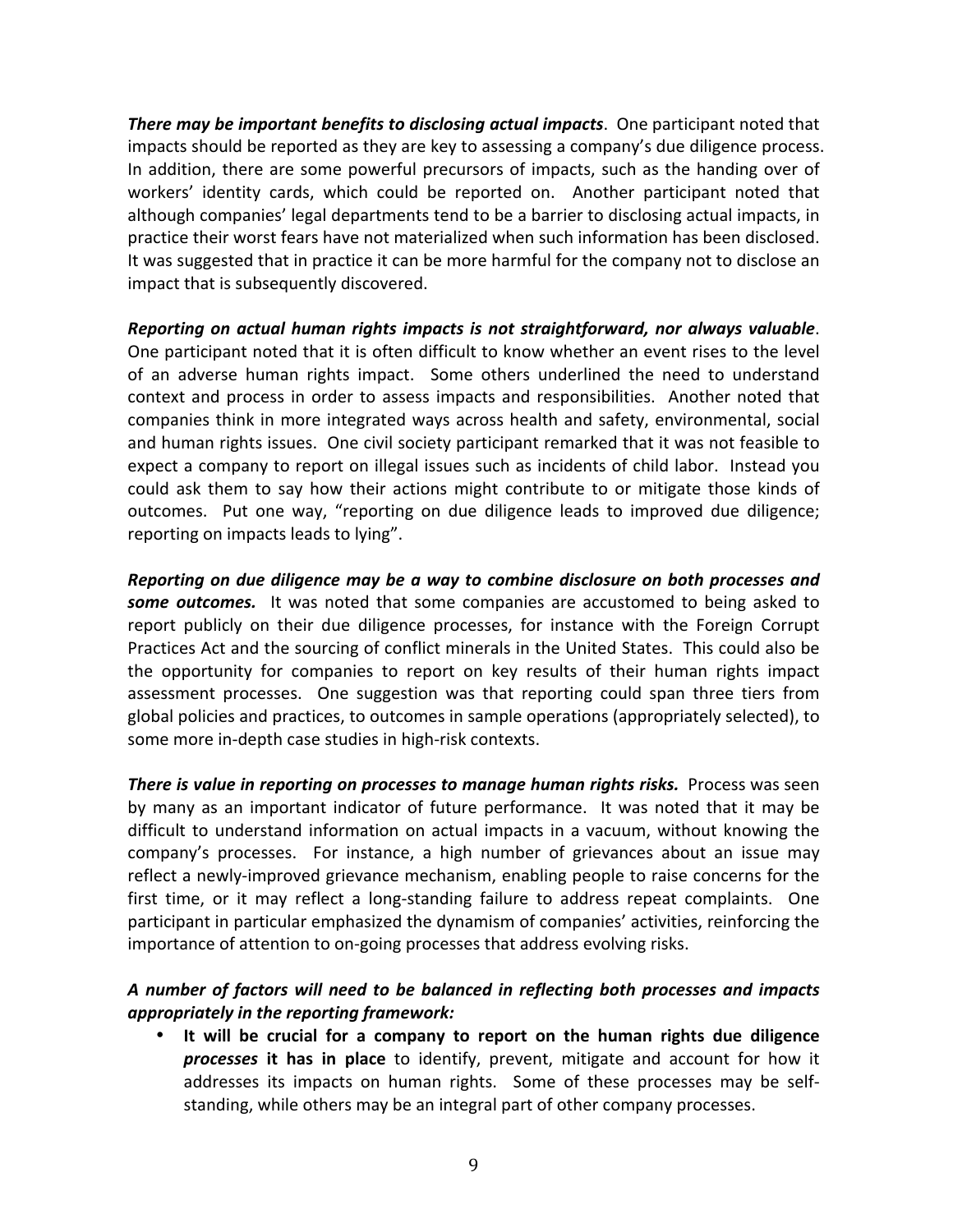- A company should also be able to report on *potential human rights* impacts and what it is doing to prevent or mitigate them. This can help a company demonstrate the ability of its current due diligence processes to manage potential human rights impacts.
- **There are likely some** *actual impacts* **on which it can also report,** notably those that are in the public domain already or are of a systemic nature (such as pervasive child labour or limits on freedom of association in some industries' supply chains).
- **There will likely be some actual impacts on which it is not possible for a company to report**. Views varied on how this judgment could or should be made and there were various concerns that companies would take an overly expansive view. It was noted that some issues that had once been deemed 'competitive' and therefore non-disclosable were today routinely disclosed by some companies, such as the names of suppliers, where raw materials come from and the company's approach to a 'living wage'. Sharing this kind of information could help drive continuous improvement.

### *Critical issue #4: Internal Audit/ Assurance*

## *Overview from RAFI project team on internal audit/ assurance:*

An assurance framework, to complement the reporting framework, would be designed to assure the content of the human rights report: is the information provided a fair *representation of reality?* This resonates with the UN Guiding Principles, which are *interested not just in the fact of a process, but also in its effectiveness.* 

Feedback to the project team from stakeholders has emphasized the differences *between financial audits and appropriate approaches to assuring human rights reports. Clearly* a focus on quantitative data is inappropriate. Yet the financial arena also offers precedents for looking at internal controls for risk management. Many stakeholders *have highlighted the failings of the traditional social audit paradigm in that it often provides a superficial, "tick box" approach that can easily be manipulated, and typically does not scrutinize management systems. Still other stakeholders have pointed out the need to learn from weaknesses in current sustainability assurance practices, which are seen to be of varying quality. These practices often focus on evaluating the accuracy of reported data, rather than factors such as the sufficiency of information or adequacy of* any systems described. Finally, the project team has heard from many stakeholders *about* the need for any framework to set out clearly the necessary competences for *assurance providers with regard to human rights, particular operating contexts and*  stakeholder consultation processes. This may suggest in some contexts a need to work *collaboratively with other individuals or organizations who hold particular expertise.*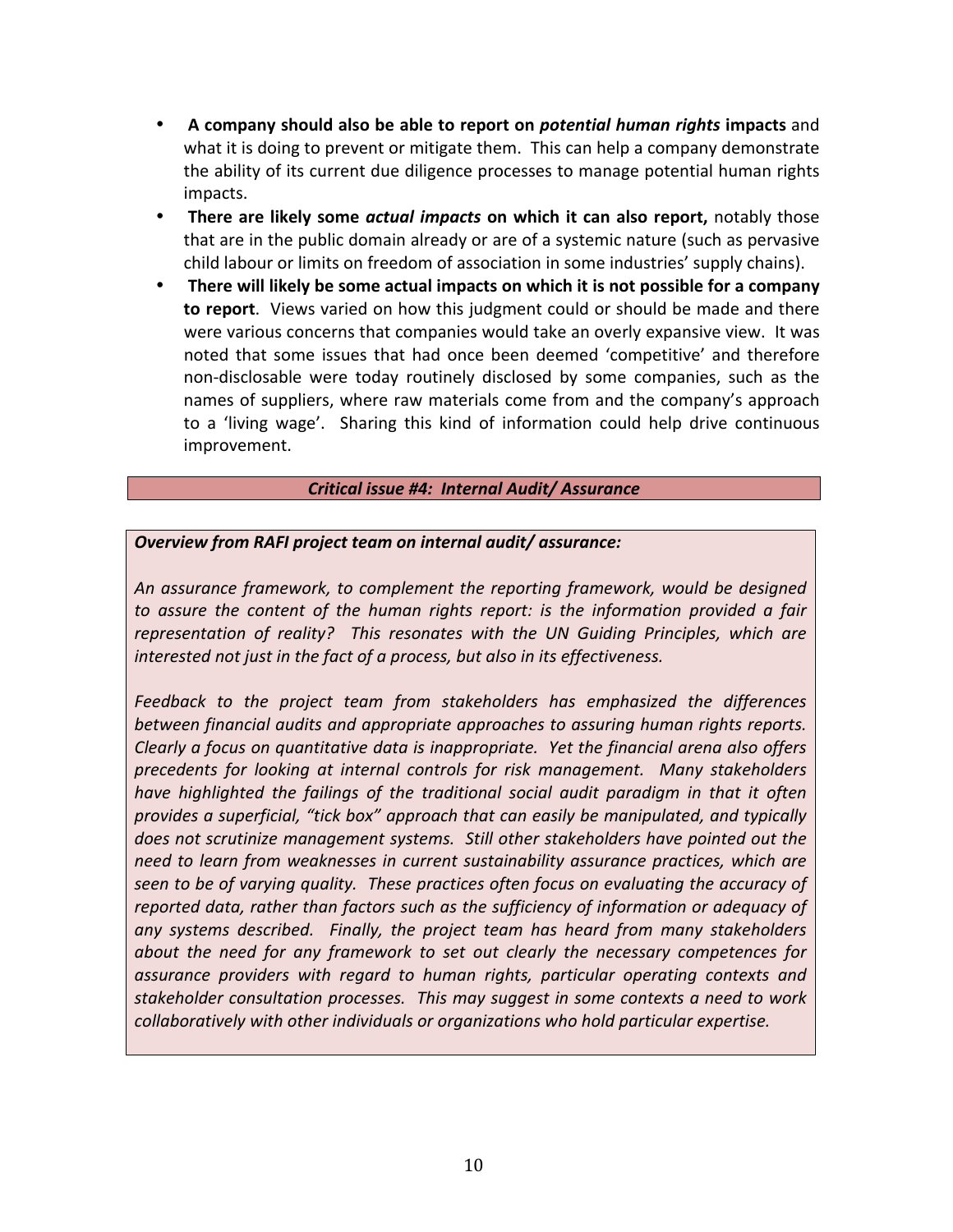The term "assurance" should be unpacked to understand different ways it is currently applied and what it actually should be. Various current approaches were highlighted, with particular concern that RAFI move beyond paradigms based on social audit or certification. One participant noted that social auditing had applied a technical solution to an essentially political issue where states had failed to act on their duty to protect human rights, and questioned the basic premise of assurance in the human rights field. One practitioner contrasted social audit against a standard or code with assurance as a process that requires deep knowledge of the issues, company and context, and involves a process of challenge, conducted according to procedures that have to be described in a report. Another participant highlighted the practice of companies asking specially convened stakeholder groups to review their sustainability reports and express their view: this had been an interesting approach to assurance a few years ago, but appeared to be less common today.

Assurance of human rights reports may ultimately be misleading or harmful to those *impacted by companies.* For instance, one participant noted that assurance could make it harder for victims to challenge company performance. If human rights defenders make legal complaints against a company whose report was assured by an external party, this assurance may increase the hurdles for plaintiffs to overcome. Another participant remarked that recent high profile failures in social auditing are emblematic of how misleading assurance can be. Another noted that it was not clear that the current assurance of sustainability reports was improving the quality of these reports, or minimizing the actual negative impacts of companies on people. Others remarked that assurance should not preclude or displace other innovative methods of verification, such as the creation of report review committees. Finally, some felt that auditors, as commercial companies, may not be well placed to conduct human rights assurance, and training these auditors may not be sufficient to meet that challenge.

However there may be real value in robust guidance on how to make human rights **assurance effective**. One company participant noted the importance of assurance for the company to gain insights into where it has weaknesses that need to be addressed. However, to be useful, assurance providers need to understand the company they are looking at and its operations if they are to have real insight into its performance. That means working closely alongside company staff while ensuring their ethical codes protect their independence.

**Providing assurance of human rights processes requires a particular skillset**. It was noted that some assurance providers already provide in-depth assessments of management processes to ensure that they are effective. This includes talking to the key individuals within the company, but also the affected communities and workers at different supply chain tiers. The assessor then puts together a view of the robustness and effectiveness of management processes, with an understanding of the broader context. There was broad agreement that the perspective of stakeholders was critical to any assurance process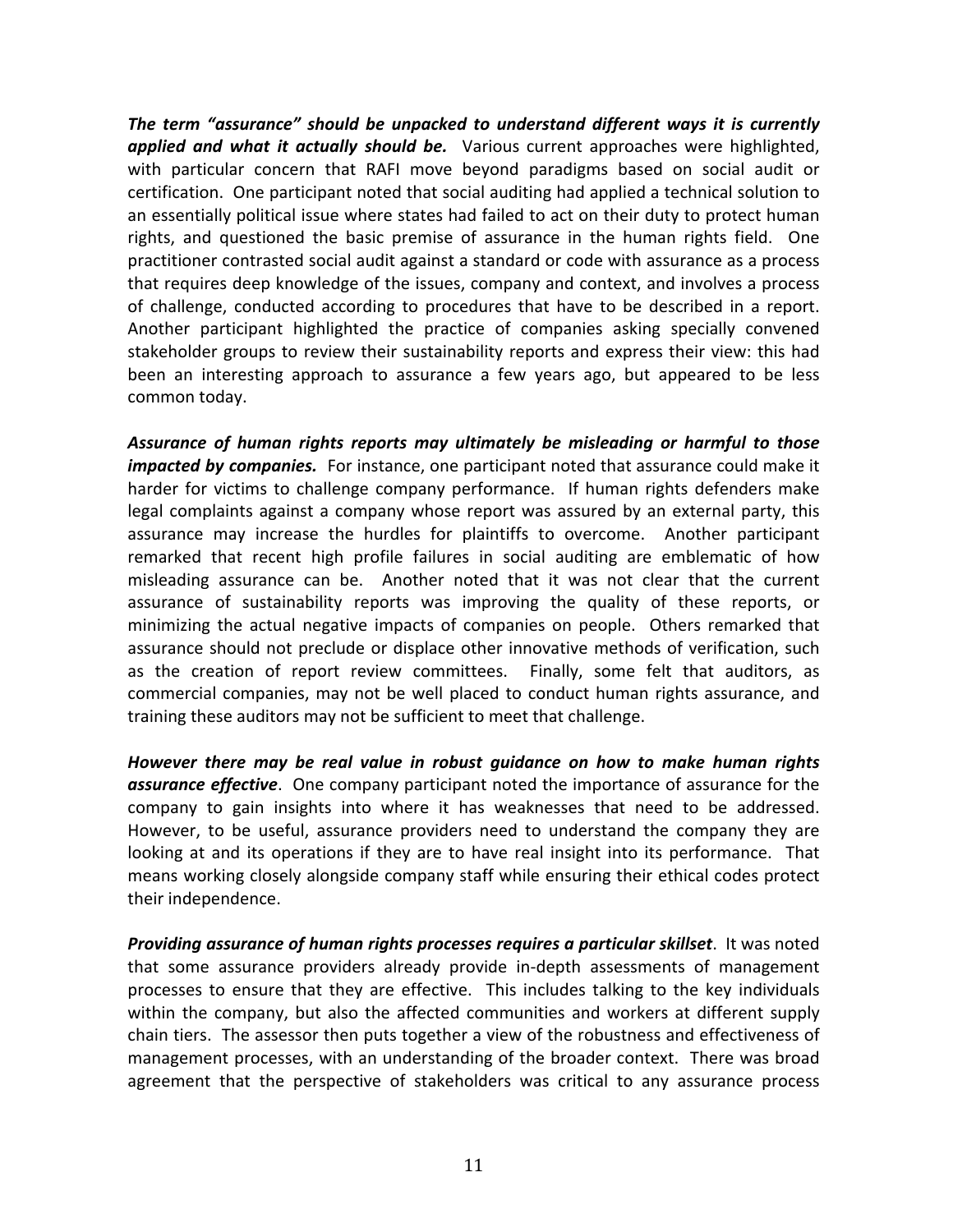regarding human rights. One participant observed that assurance providers would have to work collectively with others to incorporate the various specialisms required for this work.

*Innovation may be needed in this space so that assurance can be a driver for improvement of human rights performance.* A general view was that it will be important to think outside of the box in terms of empowering rights-holders in the assurance process. Questions were asked as to whether, recognizing the pitfalls, RAFI can re-envision assurance for the human rights field, such that it becomes a driver for improvement, rather than undermining human rights or human rights defenders.

*Finally, a number of participants remarked that it would make sense to start with the* development of the reporting framework, before the development of the assurance *framework*. There was a concern among many participants that the reporting framework may be developed with a view to what it is easy to assure, rather than what it is meaningful to have reported. Some noted that while there is a real demand for human rights reporting to be done right, this does not necessarily mean there is a demand for assurance. Some other participants saw the assurance piece of RAFI as an important part of the project and stressed the view that it should not be lost.

Additional *issue:* Key performance indicators with narrative reporting

Discussions during the day raised questions about the appropriate balance between indicators on the one hand and narrative reporting on the other hand. The final session of the day was used to explore this question further.

**Quantitative indicators in the area of human rights could provide a false sense of** *comfort*. One participant stressed that numbers are only indicators if they really indicate something. We don't know, for instance, to what extent hours of training impact human rights performance. In addition, the set of questions it is most appropriate to ask will vary from sector to sector. One participant suggested it may make more sense to develop good practice examples of reporting than narrow indicators. Another urged efforts to identify leading indicators of performance, as against just lagging indicators.

**Comparability across companies should not be the primary aim:** a number of participants questioned comparability across companies as a goal and expressed concern that it drove toward quantitative approaches even where these didn't really tell you anything about company performance. One participant urged a focus on the quality of human rights due diligence by a company rather than on comparability with others.

*Efforts* should focus on identifying ways to elicit the most meaningful information on *company performance, rather than necessarily focusing on indicators.* **Emphasis was** placed on the quality of information and the need to define a set of questions that would demonstrate whether companies understand their human rights impacts and are addressing them effectively. One investor participant suggested it would be helpful to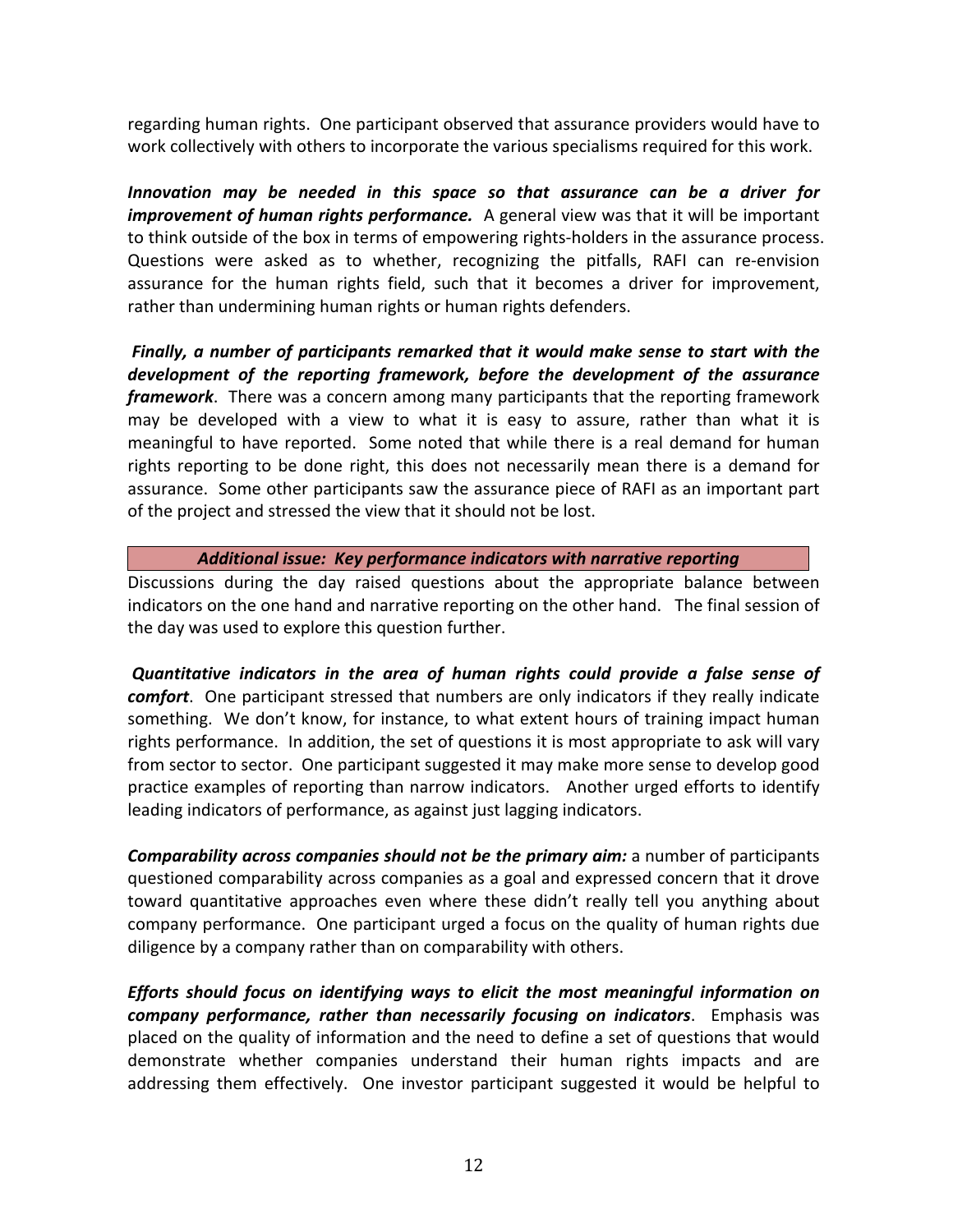have five key questions that could be distributed to all portfolio managers for them to ask in management meetings.

The reporting framework could play additional roles, providing the basis for different **kinds of conversation.** Participants reflected that there are limits to formal reporting, and reporting should be seen as opening the discussion, not providing all the answers. This reporting framework could push people to be innovative. As one participant noted "you don't trust a report, you trust people. A report shouldn't try to answer all questions, but to provide the context for having informed conversations."

## *Conclusion & Next Steps*

In conclusion, a number of participants remarked that the rich discussion emphasized the timeliness and importance of this discussion on human rights reporting and assurance. Participants noted that it was heartening to see a number of areas of convergence across stakeholder groups for moving forward. However, a number of pitfalls had also been emphasized, and it was crucial for this project to take the time necessary to get the frameworks right, and work with a wide range of stakeholders to do so.

It was noted that a number of companies are attempting to report on their human rightsrelated processes, and can share lessons learned; while a number of investors are already identifying key questions to ask to gain better understanding of the quality of these processes. Participants further concluded that it will be important to discuss these topics with those who are not included in current business and human rights discussions, including small and medium enterprises and mainstream investors.

The RAFI project team is grateful to all who took part in the consultation and contributed their candid, constructive and expert views to the conversation. Following completion of the consultations in London, New York and Jakarta, the project team will reflect on the implications of these inputs for both the conduct and content of the project and will issue some tentative ideas with regard to its next steps in the early weeks of 2014, as a basis for further stakeholder feedback.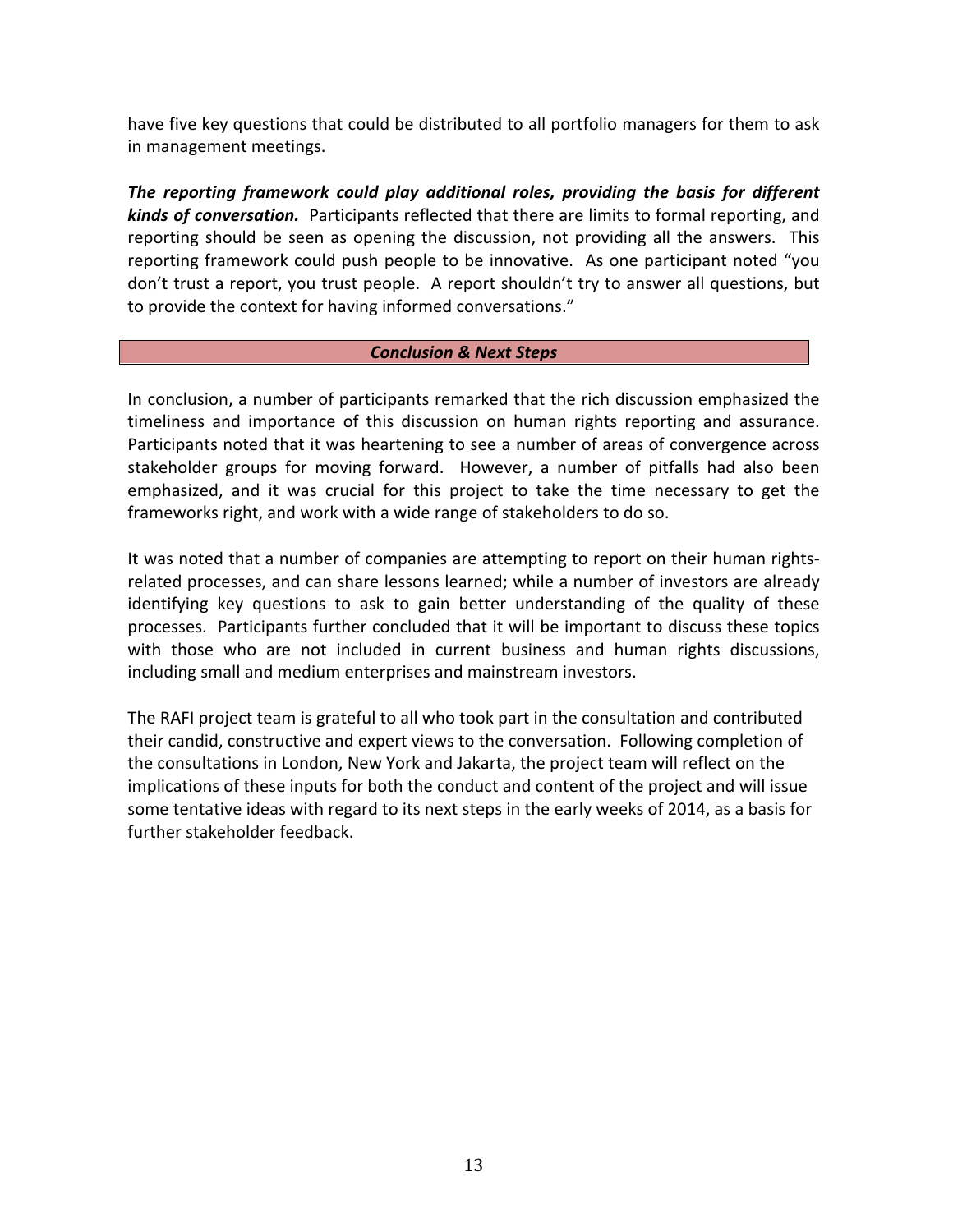## **Annex A: Agenda for Expert Consultation**

# **Consultation on the Human Rights Reporting and Assurance Frameworks Initiative (RAFI)** Full Day Convening of Expert Stakeholders in London

### **October 17, 2013**

| $9:00$ am         | <b>Welcome from Shift &amp; Mazars</b><br>Agenda & Objectives<br>Opening briefing: where the project stands                                                    |
|-------------------|----------------------------------------------------------------------------------------------------------------------------------------------------------------|
| $9:30 - 10:45$ am | Participatory introductions & key questions<br>Session attendees frame key opportunities and challenges for the<br>Reporting & Assurance Frameworks Initiative |
| $10:45$ am        | <b>Coffee break</b>                                                                                                                                            |

Following the coffee break, the remainder of the day will focus on critical issues identified by the project team in advance. Each session will include:

- Framing of key issue
- Facilitated discussion on the issue
- Emerging conclusions or next steps for the project

| $11:00$ am         | <b>Critical issue #1: The Project Proposition</b><br>Project process and ownership of the final products<br>Relationships with and to other initiatives<br>Potential for adding value                                         |
|--------------------|-------------------------------------------------------------------------------------------------------------------------------------------------------------------------------------------------------------------------------|
| 12:00 pm           | Critical issue #2: Materiality with a Human Rights Lens<br>Defining materiality in a human rights context<br>Setting boundaries and thresholds for reporting<br>Implications for the development of frameworks and indicators |
| 1:00 <sub>pm</sub> | <b>Break and Lunch</b>                                                                                                                                                                                                        |
| $1:45$ pm          | Critical issue #3: Balancing attention to forward-looking process<br>with actual impacts<br>Relevance and limitations of risk-based focus<br>Relevance and limitations of reporting actual impacts                            |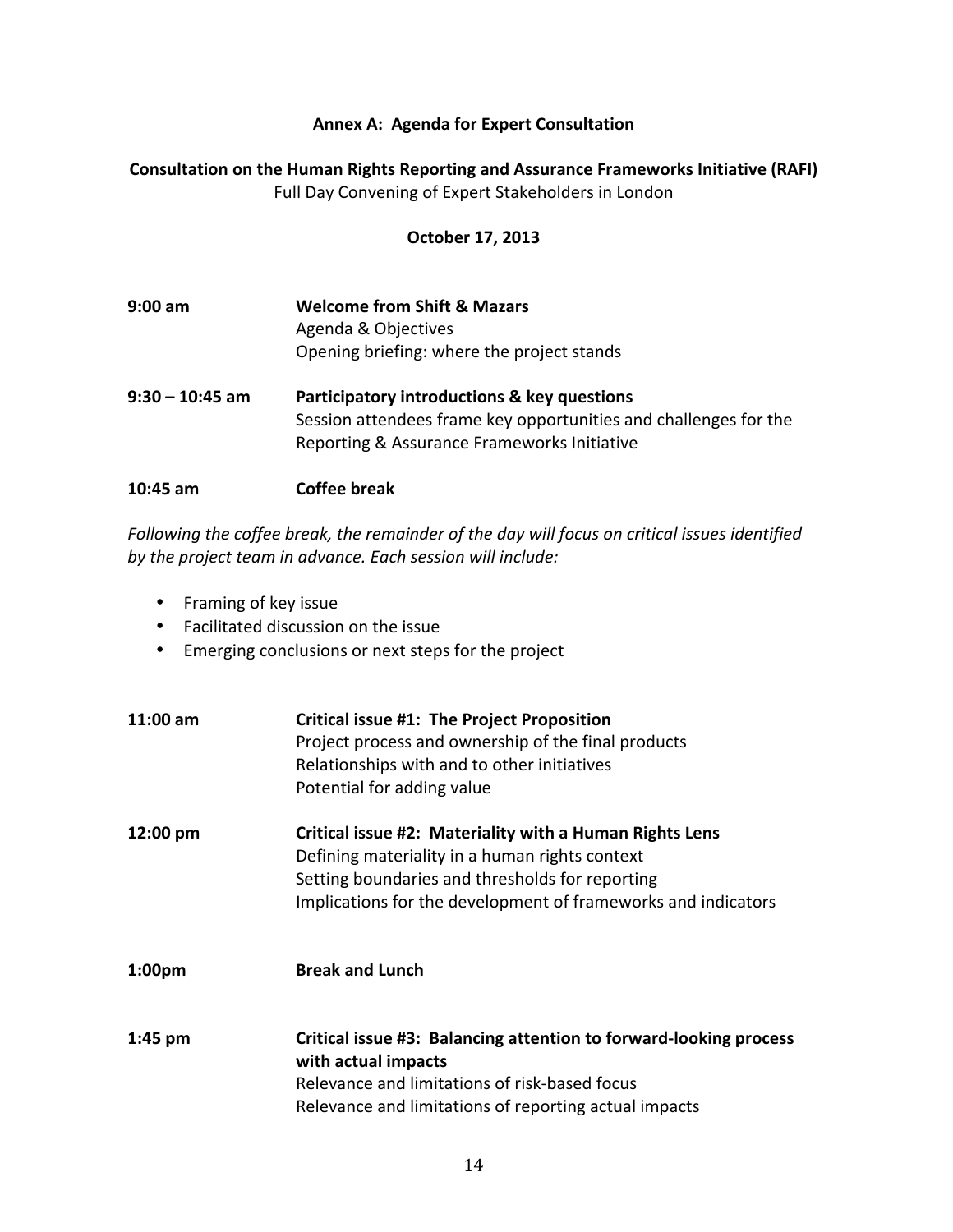| $2:45$ pm         | Critical issue #4: Internal Audit/ Assurance<br>Challenges for tailoring assurance to human rights<br>Lessons from fields of financial audit, sustainability assurance and<br>social audit |
|-------------------|--------------------------------------------------------------------------------------------------------------------------------------------------------------------------------------------|
| $3:45 \text{ pm}$ | <b>Break</b>                                                                                                                                                                               |
| $4:00 \text{ pm}$ | <b>Summary of critical issue discussions</b><br>Review of emerging conclusions<br>Review of additional issues identified<br>Feedback/input on next steps                                   |
| 5:30 pm           | <b>Conclusion</b>                                                                                                                                                                          |